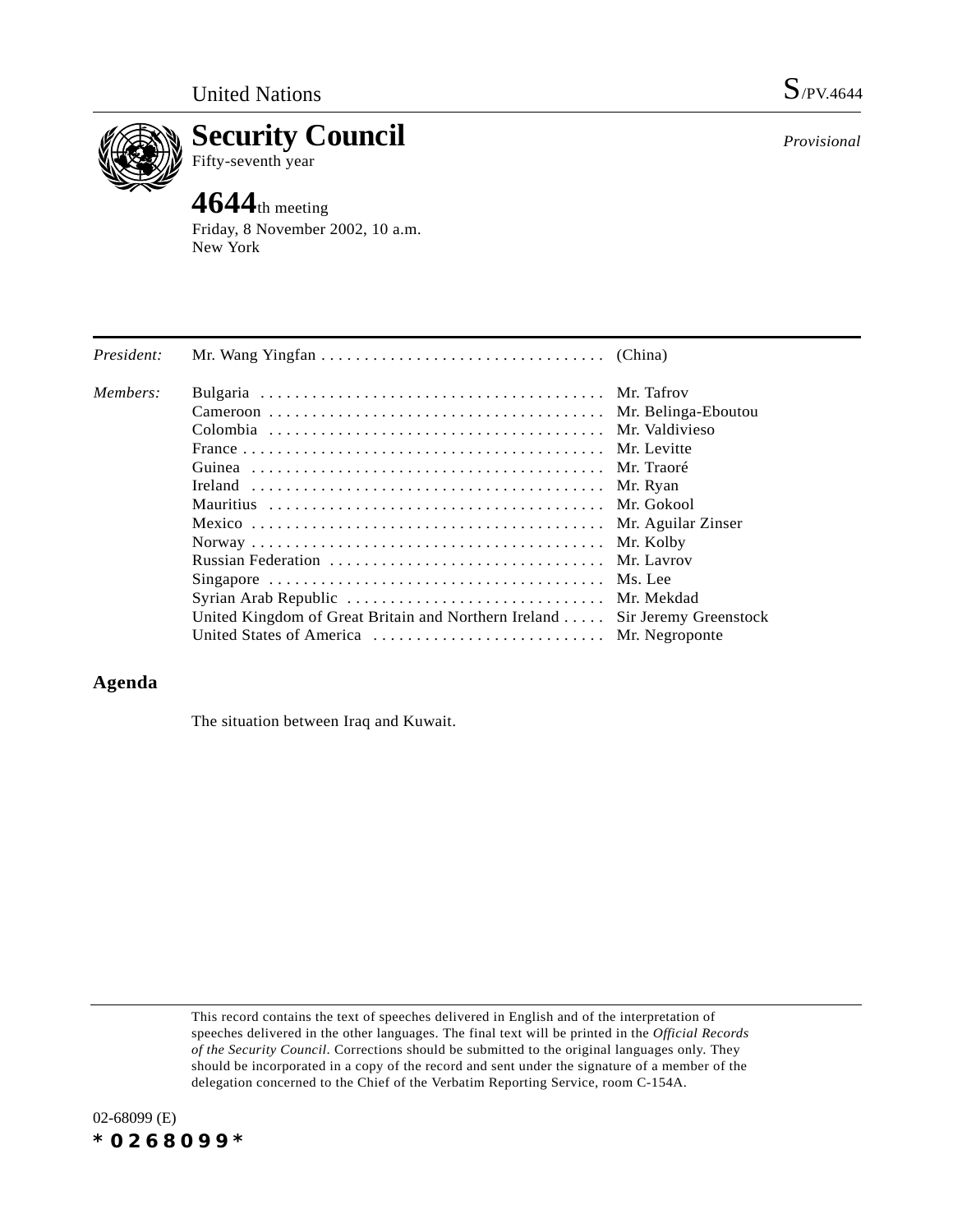*The meeting was called to order at 10.15 a.m.*

## **Adoption of the agenda**

*The agenda was adopted.*

## **The situation between Iraq and Kuwait**

**The President** (*spoke in Chinese*): The Security Council will now begin its consideration of the item on its agenda. The Security Council is meeting in accordance with the understanding reached in its prior consultations.

Members of the Council have before them document S/2002/1198, which contains the text of a draft resolution submitted by the United Kingdom of Great Britain and Northern Ireland and the United States of America.

It is my understanding that the Council is ready to proceed to the vote on the draft resolution. Unless I hear any objection, I shall put the draft resolution to the vote now.

There being no objection, it is so decided.

*A vote was taken by show of hands.*

*In favour:*

Bulgaria, Cameroon, China, Colombia, France, Guinea, Ireland, Mauritius, Mexico, Norway, Russian Federation, Singapore, Syrian Arab Republic, United Kingdom of Great Britain and Northern Ireland, United States of America

**The President** (*spoke in Chinese*): There were 15 votes in favour. The draft resolution has been adopted unanimously as resolution 1441 (2002).

I should now like to give the floor to the Secretary-General, Mr. Kofi Annan.

**The Secretary-General**: The Security Council resolution adopted today has strengthened the cause of peace and given renewed impetus to the search for security in an increasingly dangerous world. The resolution sets out in clear terms Iraq's obligation to cooperate with the United Nations in ensuring the full and final disarmament of its weapons of mass destruction. It leaves no doubt as to what these obligations are or as to how they must be fulfilled. Iraq now has a new opportunity to comply with all the relevant resolutions of the Security Council.

I urge the Iraqi leadership, for the sake of its own people and for the sake of world security and world order, to seize this opportunity and thereby begin to end the isolation and suffering of the Iraqi people. If Iraq's defiance continues, however, the Security Council must face its responsibilities.

This resolution is based on law, collective effort and the unique legitimacy of the United Nations. It represents an example of multilateral diplomacy serving the cause of peace and security. It reflects a renewed commitment to preventing the development and spread of weapons of mass destruction and the universal wish to see this goal obtained by peaceful means.

I commend the leaders and the Council members, who have worked so hard to negotiate this resolution. I know that it has not been easy to reach agreement. It has required both patience and persistence. But the effort has been well worthwhile. Whenever the Council is united, it sends a very powerful signal. And I hope that Iraq will heed that signal.

I also wish to recognize those countries, especially members of the League of Arab States, who persuaded Iraq to change its previous position. It is important that Governments with influence on Iraq remain engaged in the efforts to obtain Iraq's compliance with its international obligations.

The road ahead will be difficult and dangerous. But empowered by this resolution, the United Nations Monitoring, Verification and Inspection Commission and the International Atomic Energy Agency stand equipped to carry out their vital task. To succeed, they will require full and unconditional cooperation on the part of Iraq and the continued determination of the international community to pursue its common aim in a united and effective manner.

This is a time of trial — for Iraq, for the United Nations and for the world. The goal is to ensure the peaceful disarmament of Iraq in compliance with Security Council resolutions and a better, more secure future for its people. How this crisis is resolved will affect greatly the course of peace and security in the coming years, in the region and in the world.

I commend the Council for acting today with purpose and resolve.

**The President** (*spoke in Chinese*): I thank the Secretary-General for his statement.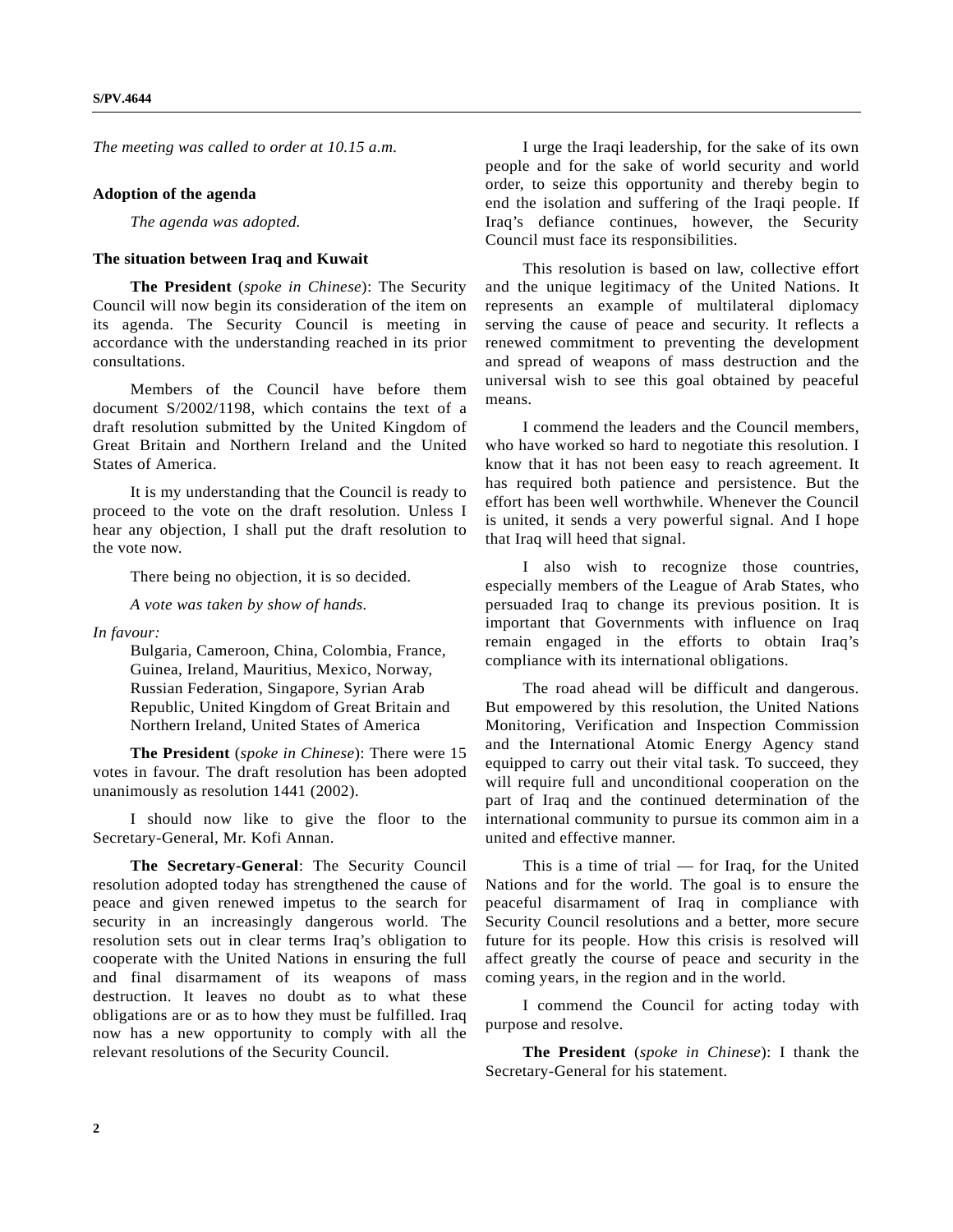**Mr. Negroponte** (United States of America)**:** This resolution constitutes the world community's demand that Iraq disclose and destroy its weapons of mass destruction. On 12 September, President Bush came to the General Assembly seeking to build an international consensus to counter Iraq's persistent defiance of the United Nations. Over a decade ago, after evicting Iraq from Kuwait, the Security Council determined that peace and security in the Persian Gulf region required that Iraq, verifiably, give up its weapons of mass destruction. The Council reached that decision because of Iraq's record of aggression against its neighbours and its use of chemical and biological weapons. For 11 years, without success, we have tried a variety of ways, including diplomacy, inspections and economic sanctions, to obtain Iraqi compliance. By this resolution, we are now united in trying a different course. That course is to send a clear message to Iraq insisting on its disarmament in the area of weapons of mass destruction and delivery systems, or face the consequences.

The resolution we have just adopted puts the conflict between Iraq and the United Nations in context and recalls the obligations on Iraq and the authorities of Member States to enforce them. It begins by reference to Iraq's invasion of Kuwait in August 1990 and the international community's response. It recalls that the ceasefire ending the 1991 Gulf war was conditioned on Iraq's disarmament with respect to nuclear, chemical and biological weapons, together with their support infrastructures; ending its involvement in, and support for, terrorism; and its accounting for, and restoration of, foreign nationals and foreign property wrongfully seized. In addition, the Council demanded that the Iraqi Government stop oppressing the Iraqi people. Iraq has ignored those obligations essential to peace and security.

The resolution confirms what has been clear for years: that Iraq has been and remains in violation of disarmament obligations — "material breach" in lawyers' language. The Council then decides to afford Iraq a final opportunity to comply. As a means to that end, the resolution then establishes an enhanced, strengthened inspection regime. The resolution gives the United Nations Monitoring, Verification and Inspection Commission (UNMOVIC) and the International Atomic Energy Agency (IAEA) a new, powerful mandate. Its core is immediate and unimpeded access to every site, including presidential

and other sensitive sites, structure or vehicle they choose to inspect and equally immediate and unimpeded access to people they wish to interview. In other words, anyone, anywhere, any time. And the resolution gives UNMOVIC and the IAEA the power to do their work properly and to ensure the verifiable destruction of Iraq's weapons of mass destruction and associated infrastructure and support programmes.

Let us be clear: the inspections will not work unless the Iraqi regime cooperates fully with UNMOVIC and the IAEA. We hope all Member States now will press Iraq to undertake that cooperation. This resolution is designed to test Iraq's intentions: will it abandon its weapons of mass destruction and its illicit missile programmes or continue its delays and defiance of the entire world? Every act of Iraqi non-compliance will be a serious matter, because it would tell us that Iraq has no intention of disarming.

As we have said on numerous occasions to Council members, this resolution contains no "hidden triggers" and no "automaticity" with respect to the use of force. If there is a further Iraqi breach, reported to the Council by UNMOVIC, the IAEA or a Member State, the matter will return to the Council for discussions as required in paragraph 12. The resolution makes clear that any Iraqi failure to comply is unacceptable and that Iraq must be disarmed. And, one way or another, Iraq will be disarmed. If the Security Council fails to act decisively in the event of further Iraqi violations, this resolution does not constrain any Member State from acting to defend itself against the threat posed by Iraq or to enforce relevant United Nations resolutions and protect world peace and security.

To the Government of Iraq, our message is simple: non-compliance no longer is an option.

To our colleagues on the Security Council, our message is one of partnership: over seven weeks, we have built international consensus on how to proceed towards Iraq, and we have come together, recognizing that our collective security is at stake and that we must meet this challenge, as proposed by President Bush on 12 September.

To the Secretary-General, Mr. Blix, and Mr. El-Baradei: We urge you to make full use of the tools given to you in this resolution, and we pledge our full support. And we urge every Member of the United Nations to offer you all assistance possible.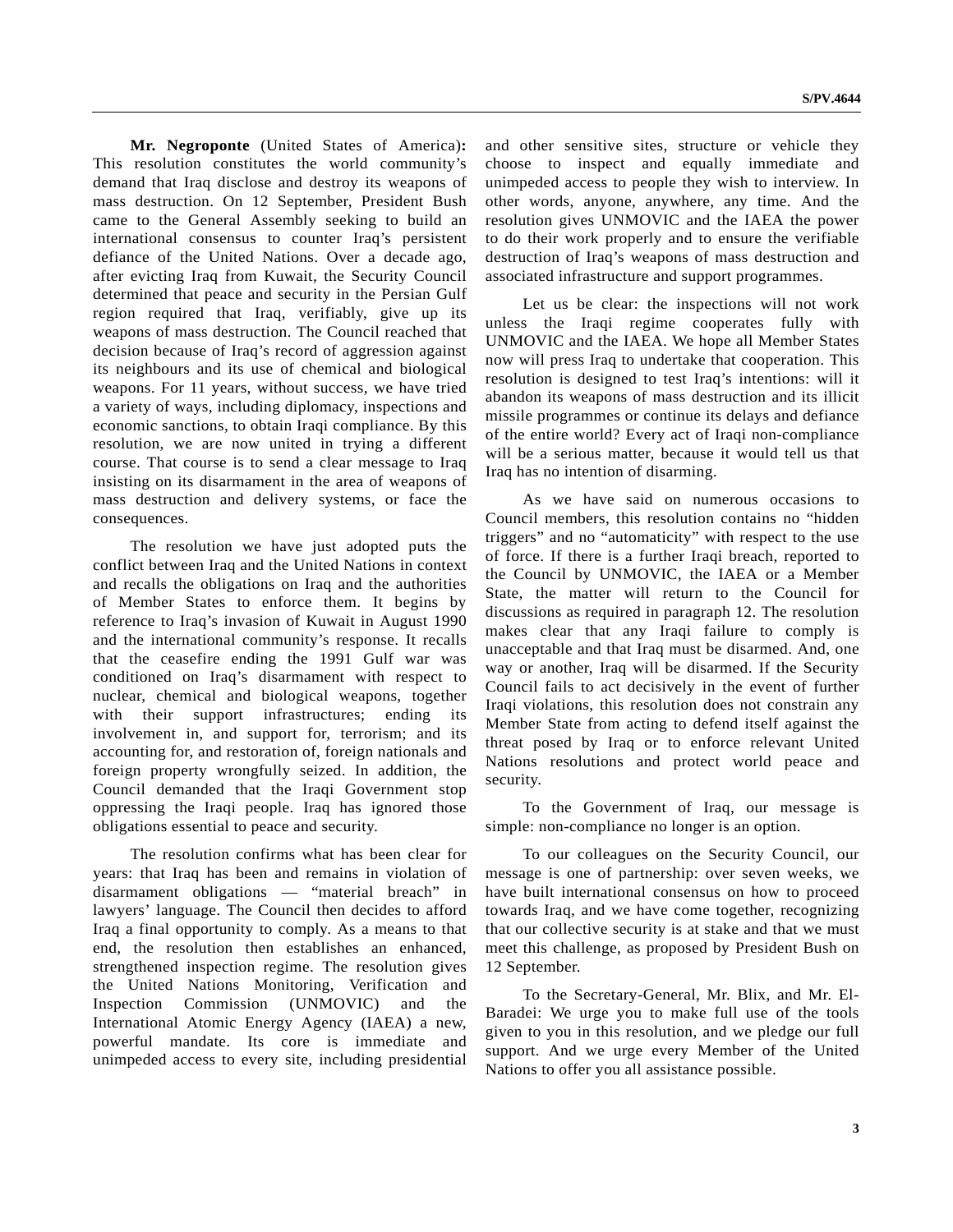To the Governments and peoples of the Arab world, including the people of Iraq: the purpose of this resolution is to open the way to a peaceful solution of this issue. That is the intention and wish of my Government. When the Baghdad regime claims that the United States is seeking to wage war on the Arab world, nothing could be farther from the truth. What we seek, and what the Council seeks by this resolution, is the disarmament of Iraq's weapons of mass destruction. We urge you to join us in our common effort to secure that goal and assure peace and security in the region.

President Bush asked the Security Council to take on the challenge posed by Iraq. He asked that it find Iraq in material breach of its ongoing obligations, that it establish an enhanced inspection regime as a means for obtaining the disarmament of Iraq in the area of weapons of mass destruction, and that it make clear that the most serious consequences for Iraq would follow continued defiance. This resolution accomplishes each of these purposes. Moreover, it does so as a result of intense and open discussions with our Security Council partners. In this process, different views about the shape and language of a resolution were fused into the common approach we and our British partners wanted to create.

This resolution affords Iraq a final opportunity. The Secretary-General said on 12 September — and he repeated it again today — that "If Iraq's defiance continues, the Security Council must face its responsibilities" (*A/57/PV.2, p.3*). We concur with the wisdom of his remarks. Members can rely on the United States to live up to its responsibilities if the Iraq regime persists with its refusal to disarm.

**Sir Jeremy Greenstock** (United Kingdom): I start by thanking the Secretary-General for his presence, for his powerful statement and for his wisdom in advising the Council over these past weeks.

I said at the Council's open debate on Iraq, on 17 October, that no shadow of a doubt remained that Iraq has defied the United Nations — not any particular Member State: the United Nations — over the last 11 years. I itemized on that occasion the ways in which Iraq has sought to frustrate and hinder inspections since 1991.

With the adoption of this resolution, the Security Council has clearly stated that the United Nations will no longer tolerate this defiance. As paragraph 2 makes crystal clear, Iraq is being given a final opportunity to comply with its disarmament obligations; a final opportunity to remedy its material breach of resolution 687 (1991) set out in paragraph 1. The regime in Baghdad now faces an unequivocal choice: between complete disarmament and the serious consequences indicated in paragraph 13.

The fact that this resolution has the unanimous support of Council members sends, as the Secretary-General has just said, the most powerful signal to Iraq that this is the only choice, that it can no longer evade its obligations under United Nations resolutions. Because of the strength of this signal, there is at last a chance that Iraq will finally comply with its obligations and that military action can be averted.

A key part of the resolution we have adopted today is the provisions giving inspectors the penetrating strength needed to ensure the successful disarmament of Iraq. I am glad that the Council has recognized that we could not afford a return to the ambiguous modalities and memorandums of understanding of the past; that we could not afford exceptions to unconditional, unrestricted and immediate access; that we could not afford to have inspectors again standing by helplessly while crucial documents are burned or while convoys leave from the back doors as inspectors arrive in the front; and that we could not afford interviews compromised by intimidating minders.

The provisions we have agreed, including making legally binding the practical arrangements set out by the inspectors themselves, will significantly strengthen the hand of the United Nations Monitoring, Verification and Inspection Commission (UNMOVIC) and the International Atomic Energy Agency (IAEA). This will reinforce international confidence in the inspectors. It will also, I hope, lead Iraq away from a fatal decision to conceal weapons of mass destruction. If Iraq is genuinely committed to full weapons of mass destruction disarmament, it can ensure that inspections get off to a flying start by providing the complete and accurate declaration required under paragraph 3. The United Kingdom has full confidence in Mr. Blix and Mr. ElBaradei and their teams, and full respect for their integrity and independence, as they embark on a crucial and difficult task.

We heard loud and clear during the negotiations the concerns about "automaticity" and "hidden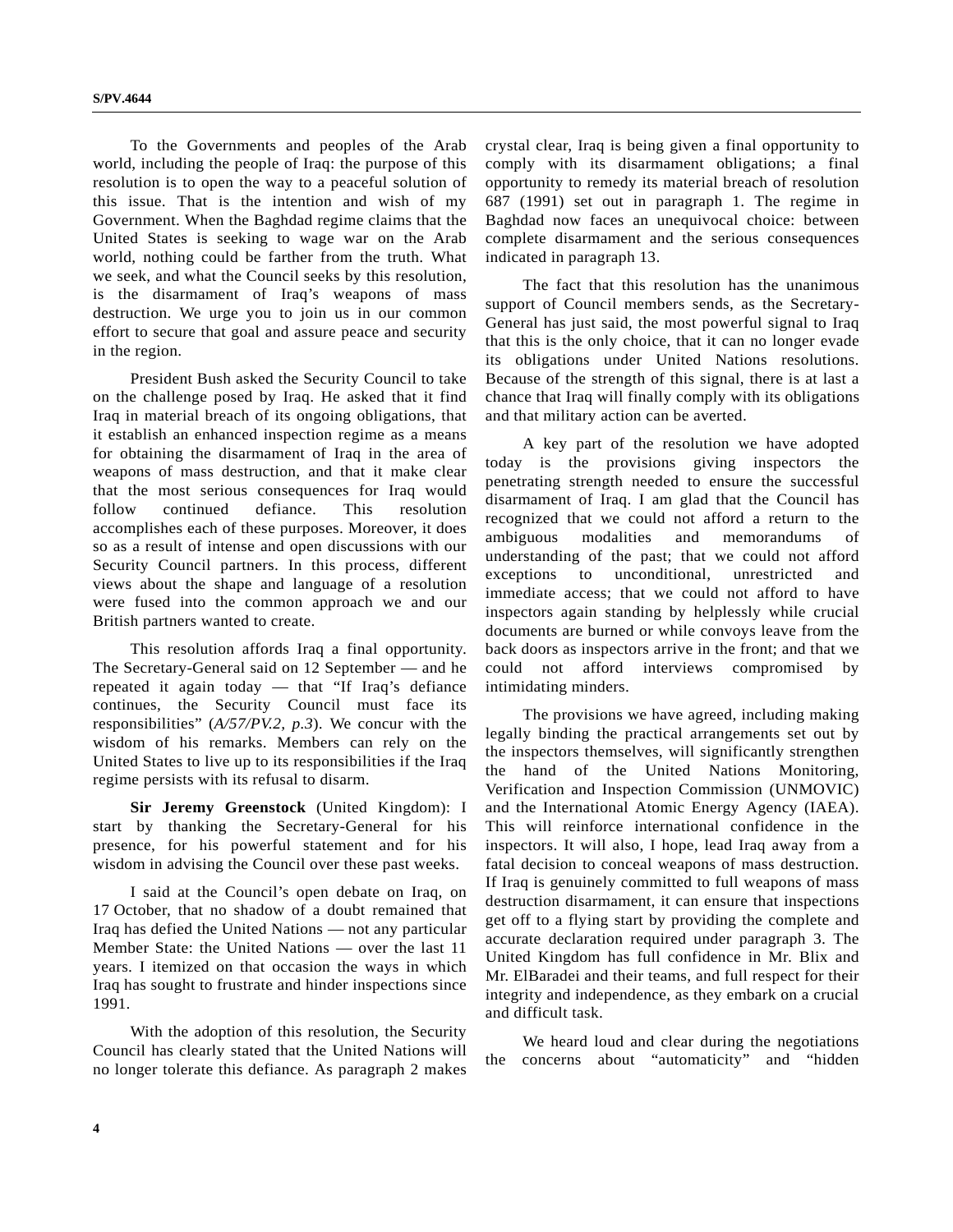triggers" — the concern that on a decision so crucial we should not rush into military action; that on a decision so crucial any Iraqi violations should be discussed by the Council. Let me be equally clear in response, as a co-sponsor with the United States of the text we have just adopted. There is no "automaticity" in this resolution. If there is a further Iraqi breach of its disarmament obligations, the matter will return to the Council for discussion as required in paragraph 12. We would expect the Security Council then to meet its responsibilities.

Ultimately, the choice lies with Iraq as to whether to take the peaceful route to disarmament. The United Kingdom hopes that Iraq will fully cooperate with the United Nations, meet its obligations and take the path back to the lifting of sanctions laid out in resolutions 1284 (1999) and 687 (1991). The disarmament of Iraq in the area of weapons of mass destruction by peaceful means remains the United Kingdom's firm preference. But if Iraq chooses defiance and concealment, rejecting the final opportunity it has been given by the Council in paragraph 2, the United Kingdom — together, we trust, with other Members of the Security Council will ensure that the task of disarmament required by the resolutions is completed.

**Mr. Levitte** (France) (*spoke in French*): France considers that the resolution that has just been adopted unanimously is a good resolution for the following reasons. The resolution strengthens the role and authority of the Security Council. That was the main and constant objective of France throughout the negotiations which have just concluded. That objective was reflected in our request that a two-stage approach be established and complied with, ensuring that the Security Council would maintain control of the process at each stage.

That objective has been attained: in the event that the Executive Chairman of the United Nations Monitoring, Verification and Inspection Commission (UNMOVIC) or the Director General of the International Atomic Energy Agency (IAEA) reports to the Security Council that Iraq has not complied with its obligations, the Council would meet immediately to evaluate the seriousness of the violations and draw the appropriate conclusions. France welcomes the fact that all ambiguity on this point and all elements of automaticity have disappeared from the resolution.

As we wished, the resolution we have just adopted also gives the Executive Chairman of UNMOVIC and the Director General of IAEA a clear mandate and stronger authority to carry out their mission. Their teams will be able to have immediate and unrestricted access to all sites they wish to inspect. They will be able to hear, at their convenience, all Iraqi leaders involved in activities covered by the resolution. Multinational composition will guarantee impartiality. They will have all the technical and logistical arrangements necessary to carry out their tasks.

Naturally, the inspectors will have to count on the complete cooperation of the Iraqi authorities to verify that Iraq does not have weapons of mass destruction and to ensure its disarmament. To begin with, Iraq within seven days must unambiguously state its decision to apply in full this resolution and to cooperate actively with the inspectors. It must within 30 days provide a declaration which will facilitate their work.

France is fully confident that Mr. Blix and Mr. ElBaradei will make full use of the new powers they have been given and that they will rigorously and professionally discharge the essential responsibilities entrusted to them by the Security Council. With their mandate and greater authority, their teams must now proceed immediately to Iraq to resume inspections.

In the course of the day, France, Russia and China will make public a joint statement stressing the scope of the text of the resolution just adopted.

This resolution represents a success for the Security Council and the United Nations. That success must now become a success for peace. As President Jacques Chirac of France said yesterday, all of France's diplomatic efforts in recent weeks were directed towards giving peace a chance. In other words, those efforts sought to achieve the peaceful disarmament of Iraq. France's goal is to work tirelessly to ensure stability in the region.

It is against that backdrop, and through collective responsibility, that the efforts of the international community to disarm Iraq should be carried out. War can only be the last recourse. The rules of the game spelled out by the Security Council are clear and demanding and require the unfailing cooperation of Iraqi leaders. If Iraq wants to avoid confrontation it must understand that this is its last opportunity.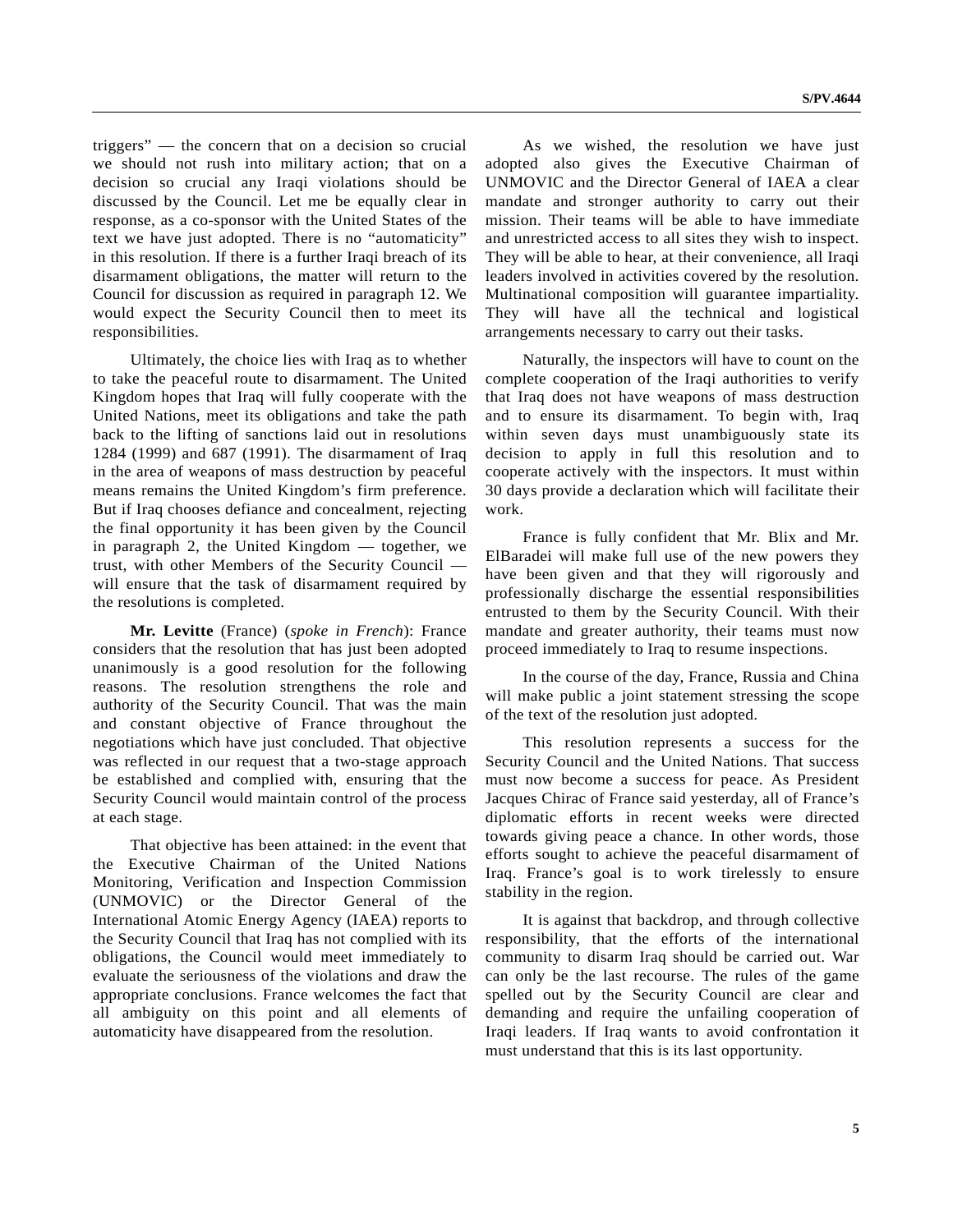**Mr. Aguilar Zinser** (Mexico) (*spoke in Spanish*): My delegation welcomes and appreciates the presence of the Secretary-General at this important meeting of the Security Council.

Mexico appreciates the efforts made by the members of the Security Council to reach the agreement reflected in the revised draft resolution just adopted, which was sponsored by the United States and the United Kingdom and which was the result of several weeks of intense negotiations in New York and in capitals around the world. It is now resolution 1441 (2002).

The pace of those negotiations enabled the Council to draft a text that adequately reflects the concerns of its member States about the need for Iraq to comply with its disarmament obligations and to renounce weapons of mass destruction. Should Iraq fail to comply, the Council's response will be defined on the basis of its own determination as to the existence of a threat to international peace and security.

The Council's unity in this morning's vote on the resolution sends a clear and unambiguous message to the international community, in response to the Secretary-General's repeated calls. Mexico believes that the Council's decision serves to preserve the legitimacy, effectiveness and relevance of this body in the fulfilment of its mandate to maintain international peace and security. It also strengthens the Council, the United Nations, multilateralism and the building of an international system of norms and principles. All of these elements will continue to guide Mexico's action in the Security Council.

The resolution just adopted is the result of negotiations in which those who called for automatic recourse to the use of force agreed to give Iraq one last chance to voluntarily, immediately and unconditionally comply with Security Council resolutions. Iraq now has an obligation to the Council and to the international community to comply fully with its international obligations. Similarly, this resolution also constitutes progress, as it eliminates the concept of automaticity in the use of force in response to a serious violation without the explicit agreement of the Council.

We welcome the fact that the two-stage approach has been accepted. That approach has had the explicit and specific support of Mexico since Minister Jorge Castañeda spoke in the General Assembly on 13 September. Under that approach, any decision in

response to possible material breach by Iraq with regard to the relevant resolutions will have to be taken on the basis of two prerequisites.

In effect, my country proposed that the Security Council's response should be based on two clearly differentiated stages. The first stage would entail a credible process to evaluate Iraq's true military capability and its intention to use its weapons or the ability of terrorist groups to have access to them. The second stage would entail the agreement of the Security Council and other States involved on the measures to be adopted if the evaluation process detects a threat to international peace and security.

However, another virtue of the resolution we have just adopted is the fact that the changes made in the revised inspection regime give inspectors a renewed mandate for the timely and effective discharge of their tasks. The fact that the Council must at all times preserve its authority to determine the composition of the inspection teams and their rules of operations, while avoiding the imposition of armed inspections or having inspectors accompanied by representatives of permanent members, was duly taken into account. The resolution also guarantees the neutrality and impartiality of the United Nations Monitoring, Verification and Inspection Commission (UNMOVIC) and strengthens the principle that inspectors must report to the Council as a whole, and not to individual countries.

Mexico would like to reiterate its full agreement with the inspection arrangements established by UNMOVIC and the International Atomic Energy Agency (IAEA). We also trust in the integrity, professionalism and independence of Mr. Hans Blix and Mr. Mohamed ElBaradei.

We also welcome the possibilities provided by the success in these negotiations to assure Iraq's full compliance with Security Council resolutions. We emphasize the importance that Security Council decisions taken in this connection must continue to comply with the principles of the Charter and international law on the basis of objectively verifiable facts.

We reiterate the belief reflected in the agreed text that the possibility of the use of force is valid only as a last resort, with prior explicit authorization required from the Security Council.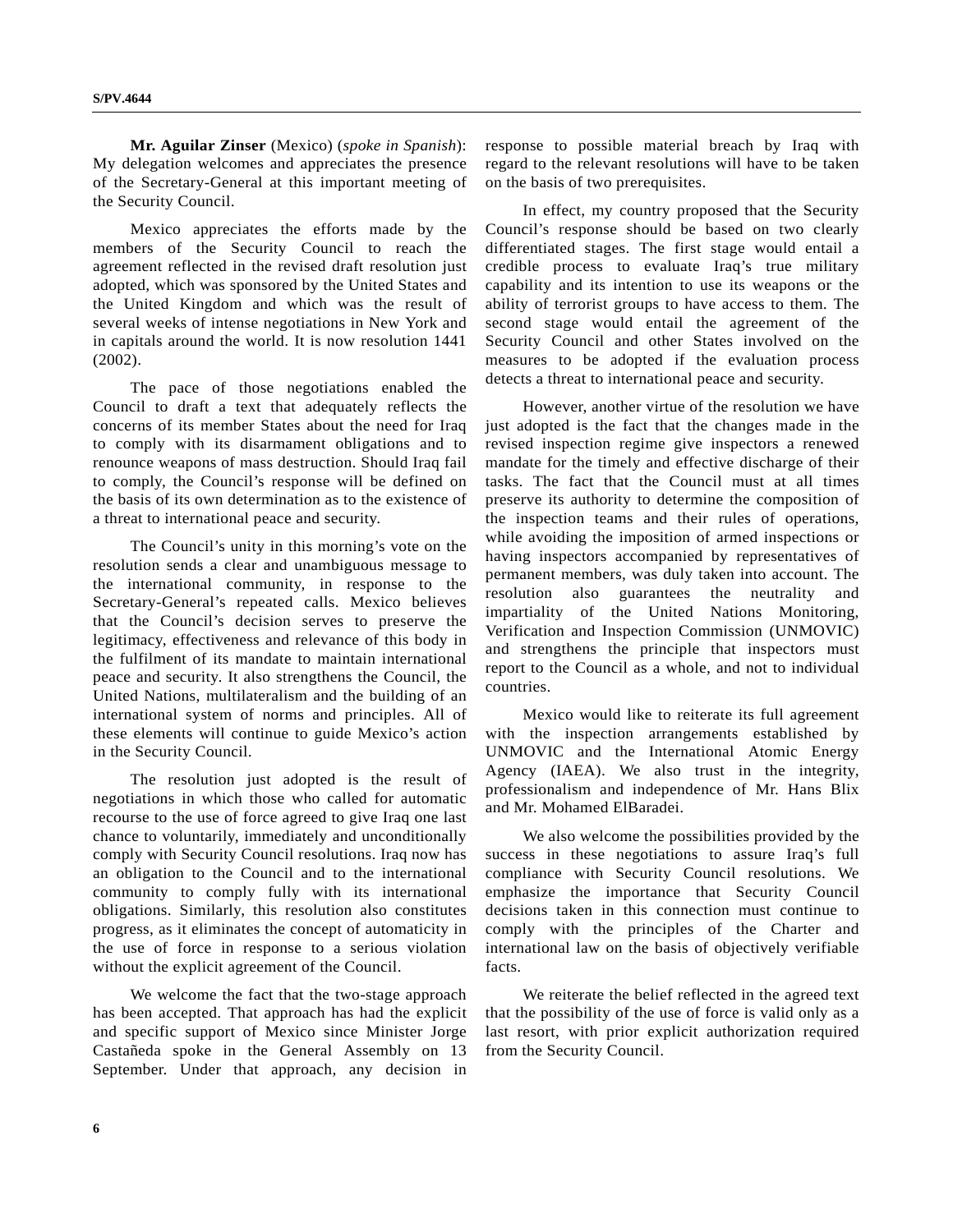To sum up, the resolution stipulates that should Iraq fail to comply, it will be the inspectors who will report to the Council. This multilateral body will then determine the nature of that failure to comply, judge whether international peace and security have been imperiled, and then decide what is appropriate under the United Nations Charter.

For all of the aforementioned reasons, Mexico has voted in favour of this resolution in the conviction that it is an important step towards the peaceful solution of a crisis that can imperil international peace and security.

Mexico is gratified that all the members of the Security Council have fully shouldered their responsibilities, as incumbent upon them under the United Nations Charter. They have preserved the unity and authority of the Council and strengthened the highest interests of the maintenance of international peace and security.

**Mr. Ryan** (Ireland): Ireland warmly welcomes the unity that the Council has shown in the adoption of this resolution. This is a strong message from the Security Council acting in accord. We concur fully with the Secretary-General's eloquent and telling statement this morning to all of us — the Council and all the Member States of the United Nations, including Iraq.

We have noted carefully and we welcome the assurances given by the sponsors that their purpose in presenting this resolution was to achieve disarmament through inspections, and not to establish a basis for the use of military force. The use of force is, and must remain, a matter of last resort. This is, therefore, a resolution about disarmament, not war. It is about removing all threat of war.

Iraq has been offered a rigorous and fair way forward towards meeting its disarmament obligations, while avoiding the use of force. However, the resolution can leave Iraq in no doubt that it must now cooperate fully with arms inspectors and reassure the world finally that it has divested itself of weapons of mass destruction and the means of delivering them, or face serious consequences.

Ireland supports the resolution, because it offers the most likely means of securing Iraq's voluntary compliance with its disarmament obligations, avoiding a military conflict and preserving the primary responsibility of the Security Council for the maintenance of international peace and security. The resolution represents the outcome of nearly two months of painstaking negotiations in the Council. It has been a remarkable demonstration of the Council's ability to achieve compromise in order to meet its responsibilities to the wider membership of the United Nations. Ireland believes that the integrity of the United Nations Charter and the prerogatives of the Security Council are fully preserved in the terms of this resolution. For Ireland, this is an issue of the most fundamental importance.

The resolution provides for a clear, sequential process, whereby the United Nations Monitoring, Verification and Inspection Commission (UNMOVIC) or the International Atomic Energy Agency (IAEA) will give the Council its assessment of any material breach or alleged material breach of Iraq's obligations under Security Council resolutions. The matter will then be fully examined by the Security Council itself.

As far as Ireland is concerned, it is for the Council to decide on any ensuing action. Our debate on 17 and 18 October made it clear that this is the broadly held view within the United Nations. However, we are confident that, should it be necessary, the Council will, in the words of the Secretary-General, face its responsibilities.

The resolution strengthens the hand of the inspectors in valuable ways, and Ireland is fully confident that they will approach their task and apply their mandate with the necessary firmness and wisdom. We know that they are fully conscious of the fact that they act on behalf of the entire international community. The United Nations character of UNMOVIC, established in resolution 1284 (1999) and the multilateral character of the IAEA are a guarantee that the inspections will be carried out with the necessary objectivity and will be strictly limited to the purpose of their mandate, which is the disarmament of Iraq in respect of weapons of mass destruction. Nothing should prejudice the perception that the inspections will be conducted in an independent and impartial manner.

As the concept of material breach is a key element of this resolution, let me make it clear that Ireland's understanding of this concept is in accordance with the definition contained in the 1969 Vienna Convention on the Law of Treaties: "the violation of a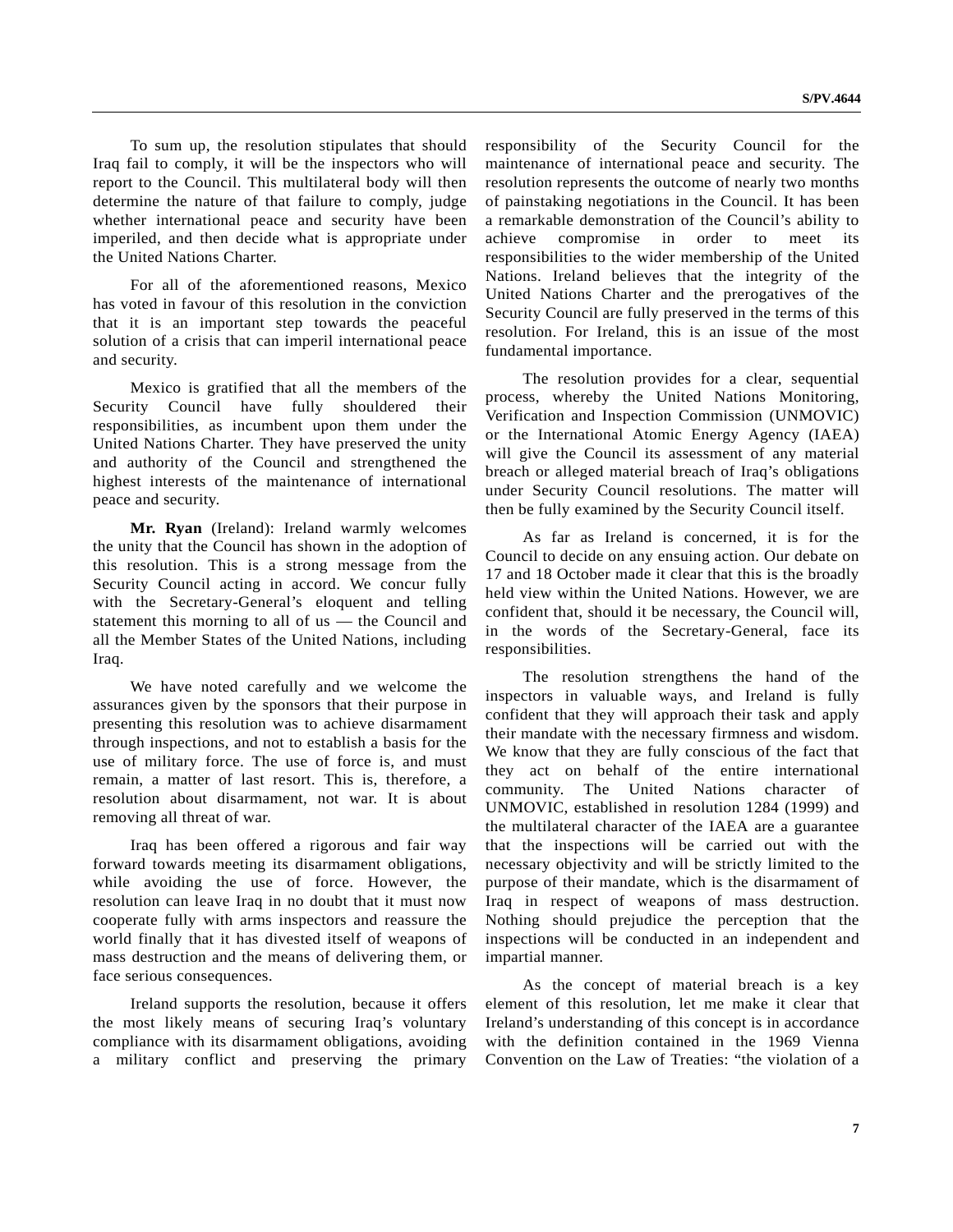provision essential to the accomplishment of the object or purpose of the treaty" (*Article 60, para. 3 (b)*). There is no doubt, on the basis of this definition, that Iraq has been in material breach of its obligations. We fully expect this same definition to be applied in determining whether any further material breach has occurred, should it become necessary to do so.

The Iraqi people have waited far too long for their chance to recover from a decade of war, followed by a decade of sanctions. The time has now come for Iraq to resume the path of peaceful economic and social development, which is so strongly desired and deserved by the Iraqi people.

The Security Council, representing the international community, has today assumed its responsibilities in order to avert a perilous crisis. The Council has given Iraq a final opportunity to comply with its disarmament obligations. The Iraqi authorities must now respond by assuming their own responsibilities under the Charter.

Ireland calls on the Iraqi Government to choose the path of peace, to cooperate fully with the inspectors and to comply with all its other obligations under Security Council resolutions. It must do so for the sake of its own people, that of its neighbours and in the interests of international peace and security.

**Mr. Lavrov** (Russian Federation)(*spoke in Russian*): At the very beginning of our work in the Council on this matter, we started with the need to ensure that international inspectors be sent to Iraq as soon as possible, responding to the clearly stated consent by Baghdad to the inspection and monitoring activities of UNMOVIC and the International Atomic Energy Agency (IAEA) in Iraq, without preconditions.

Sharing the concern of all members of the Security Council and the heads of UNMOVIC and IAEA to ensure the most effective inspection activity possible, our delegation participated constructively in work on additional procedures for inspections that would ensure there would be no resumption of Iraqi programmes for weapons of mass destruction and at the same time would create the conditions for a comprehensive settlement of the situation around Iraq, including the lifting of sanctions.

At all stages of this work, we were guided by the need to direct the process of a settlement onto a diplomatic and political path and not to allow a military scenario. As a result of intensive negotiations, the resolution just adopted contains no provisions for the automatic use of force. It is important that the resolution's sponsors today officially confirmed in the Security Council that that is their understanding and that they provided an assurance that the resolution's objective is the implementation of existing Security Council decisions concerning Iraq through inspections by the United Nations Monitoring, Verification and Inspection Commission (UNMOVIC) and by the International Atomic Energy Agency (IAEA). That is an objective shared by all members of the Council.

In that connection, it is of fundamental importance that the resolution clearly confirms that all Members of the United Nations respect the sovereignty and territorial integrity of Iraq and of all other States in the region. It is also confirms the need for full implementation of resolution 1382 (2001), whereby members of the Security Council undertook to seek a comprehensive settlement of the Iraq problem, which assumes the lifting of sanctions.

In addition, we note that the new resolution contains strengthened inspection procedures, which are necessary only to hasten attainment of the goal of nonresumption of Iraqi programmes relating to weapons of mass destruction. Those procedures will be implemented by the heads of UNMOVIC and of the IAEA, fully mindful of their responsibility, which requires professionalism, objectivity and impartiality.

The resolution's wording is not ideal  $-$  a fact that the sponsors themselves acknowledge — but that reflects the very complicated nature of the compromise that was reached. The Russian Federation made a choice based on principle to support the resolution, guided by its special responsibility, as a permanent member of the Security Council, for the maintenance of international peace and security. What is most important is that the resolution deflects the direct threat of war and that it opens the road towards further work in the interests of a political diplomatic settlement.

It is particularly important that  $-$  as many of my colleagues have said today  $-$  in the event of any kind of disagreement over disarmament matters, it is the heads of UNMOVIC and of the IAEA who will report that to the Security Council, and that it is the Council that will consider the situation that has developed. That is the sequence set forth clearly in paragraphs 4, 11 and 12 of the resolution.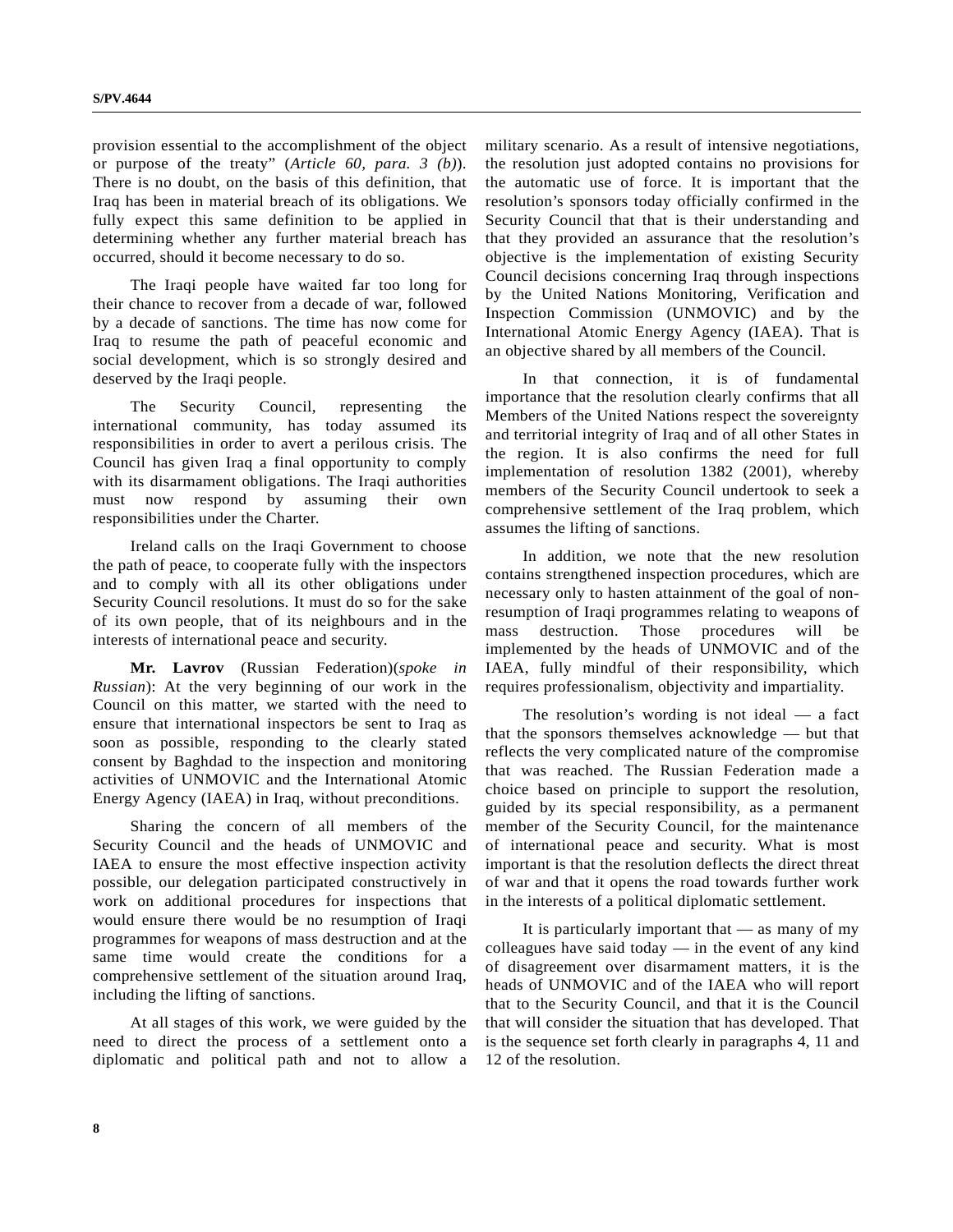We also note the following clarifying points, presented by the sponsors when they introduced the resolution and confirmed by the heads of UNMOVIC and of the IAEA.

First of all, with regard to paragraph 3, more than 30 days will probably be needed for Iraq to submit information on non-military programmes in the chemical and biological areas. However, any delay there will not constitute a violation.

Concerning paragraph 7, nothing in the resolution affects the status of UNMOVIC, of the IAEA or of members of their staff, as independent international personnel. The cooperation of Member States with UNMOVIC and with the IAEA will be carried out fully in accordance with the status and mandates of those organizations.

Paragraph 8 refers to personnel of the United Nations, to those of the IAEA and to any other personnel whom Members of the United Nations may provide to UNMOVIC or to the IAEA on the request of those organizations.

Like all other members of the Security Council, we join in the appeal made today by the Secretary-General on the need for Iraq to comply with all of its disarmament commitments and to cooperate fully with the inspectors of UNMOVIC and of the IAEA, on the basis of the resolution adopted today and Baghdad's declared willingness to cooperate. We note the important role that has been played and continues to be played by the Secretary-General of the United Nations, by the Secretary-General of the League of Arab States and by members of the League in ensuring a comprehensive political settlement of the situation concerning Iraq.

Implementation of the resolution will require goodwill on the part of all those involved in the process of seeking a settlement of the Iraq question. They must have the willingness to concentrate on moving forward towards the declared common goals, not yielding to the temptation of unilateral interpretation of the resolution's provisions and preserving the consensus and unity of all members of the Security Council.

**Mr. Tafrov** (Bulgaria) (*spoke in French*): Bulgaria has voted in favour of resolution 1441 (2002), convinced that it offers a genuine chance to achieve peace. My country was among the first members of the Security Council that declared themselves in favour of a resolution that would give Iraq one final chance to convince the international community that it possesses no weapons of mass destruction and that it is prepared to destroy, under the supervision of the inspectors of the United Nations Monitoring, Verification and Inspection Commission (UNMOVIC) and of the International Atomic Energy Agency (IAEA), any such weapons that it might possess.

Now, the resolution is a fact. It has been approved unanimously. We welcome that. We have worked tirelessly to reach such unanimity. We are very gratified that all of our proposals to improve the text have been taken into account. We thank the sponsors of the resolution, the United States of America and the United Kingdom, as well as all other members of the Security Council — particularly the French delegation — that contributed to reaching this consensus.

This resolution is not a pretext for automatic recourse to the use of force. Rather, it attests to the international community's determination to work tirelessly for Iraq's disarmament through peaceful means. We welcome the fact that it contains a strengthened and clarified mandate for UNMOVIC and IAEA inspectors. I take this opportunity to thank the Secretary-General, Mr. Kofi Annan, for his extremely useful efforts to resolve the issue of Iraq's disarmament. As stated a short while ago, his wisdom and far-sightedness have always been present and will be useful to us in the coming months.

I should also like to reaffirm Bulgaria's full support for Mr. Hans Blix, for Mr. Mohamed El Baradei and for their teams. We have full confidence in their professionalism, impartiality and independence. We appeal to the Security Council and to all Members of the United Nations to continue to offer them their unswerving support now that they have been given one of the most difficult and highly responsible missions ever assigned in the history of the United Nations. Bulgaria solemnly urges Iraq to cooperate fully with the inspectors.

My country welcomes the fact that the resolution categorically reaffirms the centrality of the Security Council in our decision-making process. Resolution 1441 (2002) is in perfect harmony with my country's dedication to multilateralism as a governing principle of international relations. My country believes that the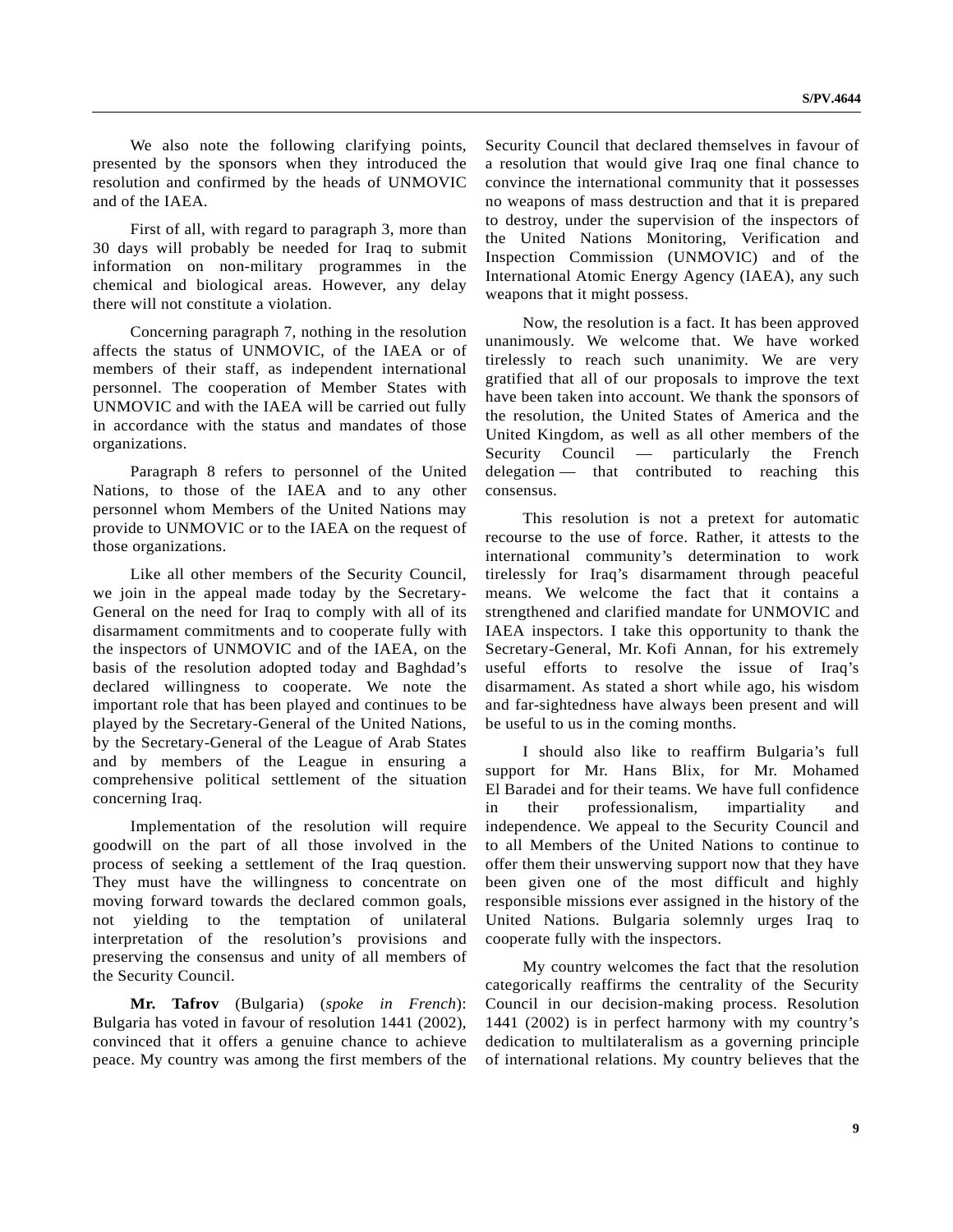resolution sends a strong message to the Baghdad authorities concerning the consequences of any Iraqi failure to comply with Security Council resolutions. The Iraqi authorities hold the fate of their country in their own hands. If they comply with the resolution, the lifting of sanctions would be at hand.

**Mr. Mekdad** (Syrian Arab Republic) (*spoke in Arabic*): Syria voted in favour of the resolution based on its concern to achieve international unanimity in commitment to the principles of the United Nations Charter and the resolutions of international legitimacy, be they with respect to Iraq, the Palestinian cause or the Arab-Israeli conflict.

Syria voted in favour of the resolution, having received reassurances from its sponsors, the United States of America and the United Kingdom, and from France and Russia through high-level contacts, that it would not be used as a pretext for striking against Iraq and does not constitute a basis for any automatic strikes against Iraq. The resolution should not be interpreted, through certain paragraphs, as authorizing any State to use force. It reaffirms the central role of the Security Council in addressing all phases of the Iraqi issue.

Syria has also received reassurances from the permanent members of the Security Council that the resolution strengthens the mandate of the international inspectors; that it serves the objective of preserving Iraq's sovereignty, territorial integrity and inviolability; and that it will lead to a comprehensive solution of the Iraqi issue.

**Mr. Kolby** (Norway): Norway voted in favour of the resolution on Iraq.

This resolution is the result of a long and intense period of negotiations and deliberations. Great efforts have been made to make sure that it takes into due account all concerns of the international community in stating very clearly and precisely what is required of Iraq.

Bearing in mind our overall objective of disarming Iraq of weapons of mass destruction, we afford Iraq a final opportunity to comply with its disarmament obligations; we enhance the system of inspections in such a way as to make it more credible and effective; and finally, we commit ourselves to using the Security Council to resolve a serious crisis and thus signal our determination to uphold the authority of the Organization and respect for international law.

Norway wants the conflict with Iraq to be resolved peacefully. This resolution sets out very clearly that the Iraqi authorities have a choice. In case of Iraqi non-compliance, the resolution sets out a procedure whereby the Security Council will convene immediately in order to secure international peace and security. We hope Iraq will choose to fully cooperate with the United Nations.

**Ms. Lee** (Singapore): On 17 October, in the Security Council's open debate on the situation between Iraq and Kuwait, Singapore spelled out comprehensively its position on this issue. We voted in favour of resolution 1441 (2002), as it is consistent with the positions that we have espoused in the Security Council.

In April 1991, the Council adopted resolution 687 (1991), which provided a comprehensive framework to secure peace and maintain the security of the region. One critical element was the requirement that Iraq fully disarm itself of its weapons of mass destruction. It is clear that Iraq has not complied with resolution 687 (1991) and subsequent resolutions. There is a clear international consensus that Iraq must comply with this Council's resolutions, which it has hitherto defied. As the Secretary-General told the General Assembly on 12 September and reiterated in his compelling statement today,

"If Iraq's defiance continues… the Security Council must face its responsibilities".

The unanimous adoption of resolution 1441 (2002) today is a clear message to Iraq from the Council. The key objective of this resolution is to set up an enhanced inspection regime to bring to full and verified completion the disarmament process begun by resolution 687 (1991). It makes clear that Iraq will be given a full and final opportunity to comply with its disarmament obligations under the relevant resolutions of the Security Council.

The difference between successful and unsuccessful inspections may be the difference between peace and war. We hope that Iraq will make its decision carefully.

**Mr. Valdivieso** (Colombia) (*spoke in Spanish*): I wish briefly to note some of the reasons for which Colombia voted in favour of the resolution.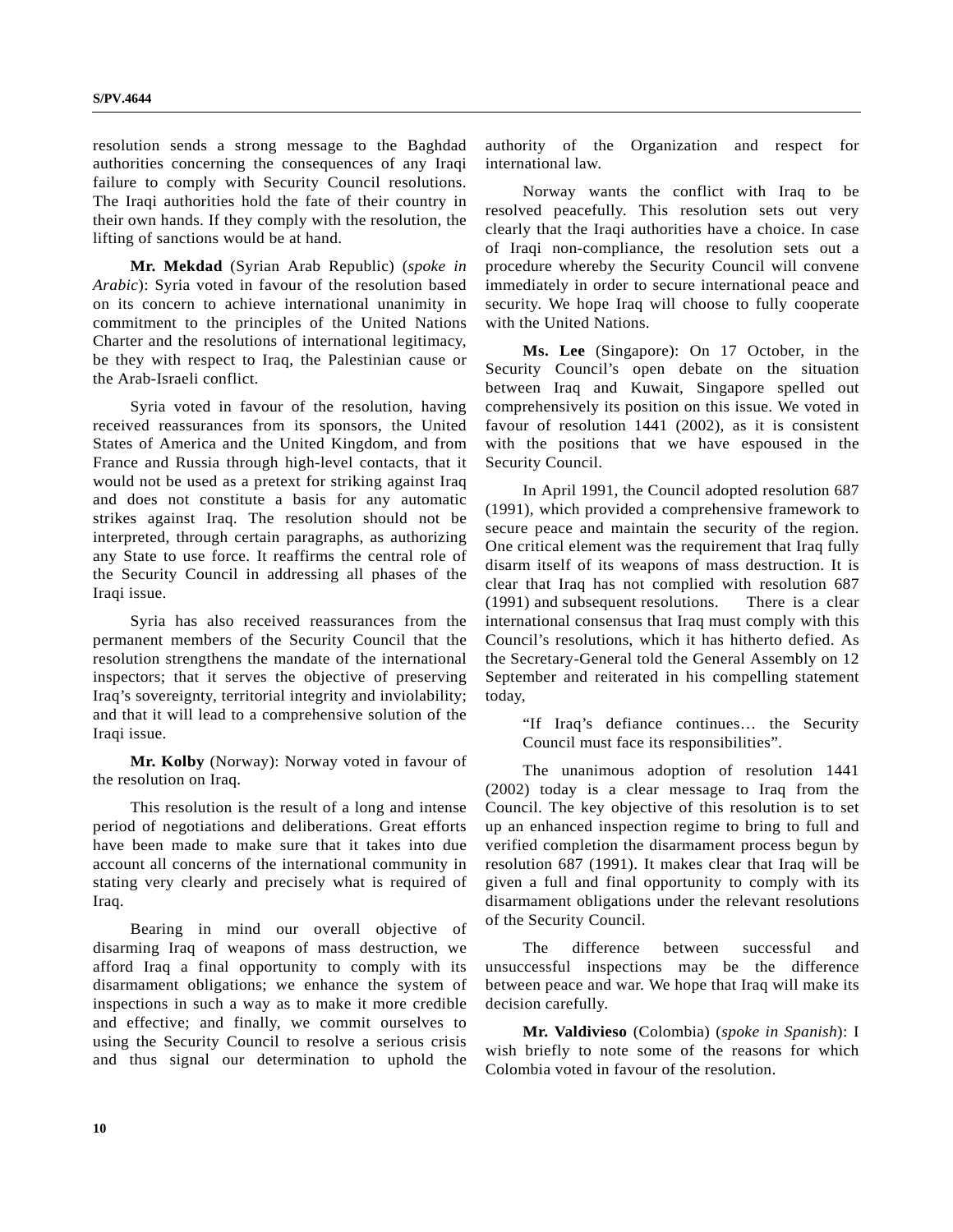From the outset of the negotiations, Colombia stressed the legal and political need for a resolution acknowledging the new facts and circumstances surrounding the item on Iraq since 12 September. Such a resolution would reinforce the mandate of the United Nations Monitoring, Verification and Inspection Commission and International Atomic Energy Agency inspectors so as to ensure that the inspections are credible and to dispel doubts about possible prohibited weapons programmes. We also said that we must send a clear message to Iraq that the international community does not intend to wait any longer for compliance with the demands made by the Security Council on its behalf.

We also noted that the resolution should be sufficiently forceful and effective to obtain the disarmament of Iraq once and for all and to close the chapter that was opened more than a decade ago with Iraq's aggression against Kuwait. We insisted on preserving the central role of the Security Council, as clearly stipulated in paragraphs 4, 11 and 12. This resolution is not, nor could it be at this time, a resolution to authorize the use of force. It provides a one-time opportunity. Now it is up to Iraq to demonstrate its will to cooperate and its desire to fully reincorporate itself into the community of nations. The cooperation of its Government is indispensable, and in that regard, the declaration requested of it  $-$  to be provided during the next 30 days, starting as of today — is essential.

The Council's cohesion, evident in today's unanimous vote, has the advantage of transcending this episode, as it signals the Council's capacity to respond to new and more severe challenges with which the new millennium has begun.

**Mr. Belinga-Eboutou** (Cameroon) (*spoke in French*): At the outset, Cameroon wishes to welcome the Secretary-General's presence among us today. We also wish to thank him for his contribution and personal involvement in seeking the peaceful disarmament of Iraq. His message, made last month at the open meeting of the Council devoted to Iraq, was particularly enlightening and meaningful in that regard. Cameroon, which during its presidency of the Council had to deal with the item of Iraq, was grateful to the Secretary-General for his approach to the problem and his involvement and invaluable advice.

We have just adopted unanimously a resolution on the peaceful disarmament of Iraq, so that it will be disarmed of its weapons of mass destruction. It is a text of positive and constructive compromise because it is balanced. It does not acknowledge victory for any particular side. International peace and security are the only victors.

Now the ball is in Iraq's court. Like preceding speakers, Cameroon would like to make a solemn appeal to the Iraqi authorities to cooperate fully with the United Nations Monitoring, Verification and Inspection Commission (UNMOVIC) and the International Atomic Energy Agency (IAEA), which will soon be deployed in the field. By doing that, the Iraqi authorities will enable Iraq to be true to itself — a land of water, and therefore of life.

My country welcomes the clear statements just made by the sponsors, spelling out the fact that the resolution just adopted, on their initiative, does not contain traps or automaticity. Along with us, they confirm today, in the spirit of the statement of 12 September by made by President Bush to the General Assembly, that they are working, and will always work, for the centrality of the Security Council in the maintenance of international peace and security. Cameroon has always maintained and supported that. Let us trust in the Charter and abide by it.

In conclusion, I would like to wish good luck and the best to the UNMOVIC and the IAEA inspection teams. They have an enormous responsibility. They have a very valuable work tool in their hands: the strong, firm, unanimous and unequivocal support of the Security Council. We know that they are real professionals, who are extremely experienced. We have confidence in them, and wish them the best.

**Mr. Traoré** (Guinea) (*spoke in French*): I had not intended to speak because I did not have any particular explanation to give of my country's vote, which I consider to be legitimate. Our concerns, voiced during the past six weeks of intense Council negotiations, were indeed taken into account in this resolution. But, at this point, I think it would be a good idea to simply point out that my country welcomes the adoption of resolution 1441 (2002), particularly the fact that it was adopted by consensus, which is a clear message to Iraq. My country considers that that important phase opens the way for the peaceful resolution of the Iraqi crisis and reaffirms the unity and the role of the Security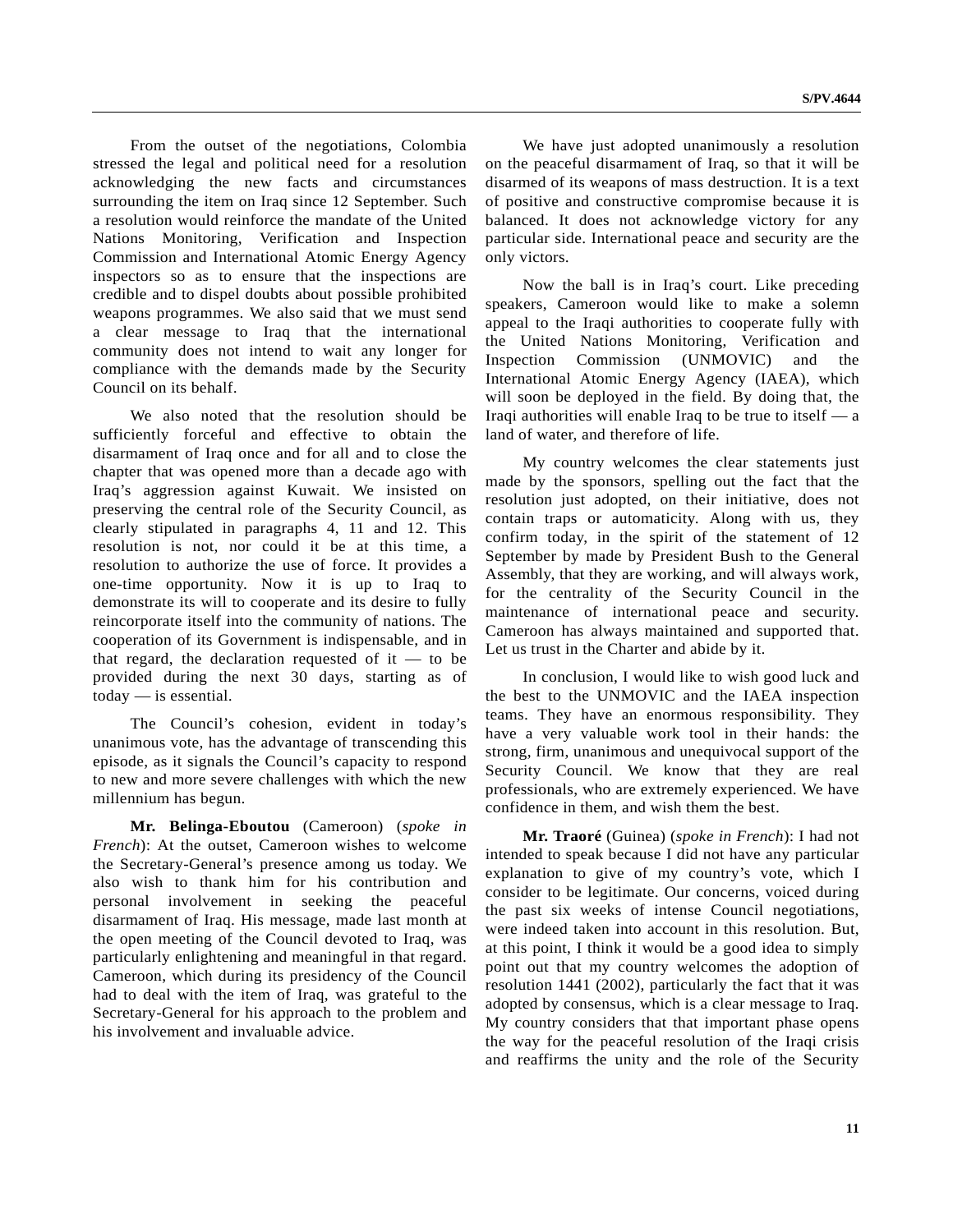Council as the guarantor of international peace and security.

My country reaffirms its support for the inspectors and hopes that they will benefit from the Iraqi authorities' full cooperation, in accordance with the mandate entrusted to them by the new resolution.

Finally, I call on the Iraqi authorities to respect their commitments and to comply with their international obligations and those that are in the interest of the Iraqi people.

**Mr. Gokool** (Mauritius): Mauritius has voted in favour of this resolution, as it is the fruit of intense and constructive negotiations, which took on board all concerns raised by members of the Security Council. We are pleased to see the clear and unambiguous role of the Security Council in the maintenance and promotion of international peace and security through peaceful means.

Mauritius considers that a unanimous vote in favour of this resolution strengthens further unity of the Council, which is the prerequisite for the effective implementation of this resolution, as well as all other Council resolutions. In that regard, we hope that Iraq will comply with the collective wish of the international community. We call on all Council and non-Council members to help in the implementation of this resolution. At the same time, we reaffirm our full trust in Mr. Blix and Mr. ElBaradei and the staff of the United Nations Monitoring, Verification and Inspection Commission and the International Atomic Energy Agency, and are confident that they will carry out their mandate in the most professional manner. Lastly, we once again salute the special efforts of our Secretary-General in that regard.

**The President** (*spoke in Chinese*): I shall now make a statement in my capacity as the representative of China.

First, I wish to thank the Secretary-General for attending today's meeting and for his important and wise statement.

The Chinese delegation voted in favour of the resolution that has just been adopted. Our decision was based on the Chinese Government's consistent and clear-cut position on the question of Iraq. China stands firmly for a peaceful solution to the question of Iraq, through political and diplomatic means and within the framework of the United Nations. China has always

urged Iraq to fully and strictly implement relevant Security Council resolutions and to cooperate fully with the United Nations with a view to thoroughly accounting for and destroying its weapons of mass destruction.

China has consistently held that, in seeking a comprehensive settlement of the question of Iraq, the sovereignty and territorial integrity, as well as the legitimate concerns, of Iraq should be respected and that the Security Council should, depending on Iraq's implementation of relevant resolutions, consider suspending and eventually lifting the sanctions against Iraq, which have been in force for 12 years.

We support dialogue between the Secretary-General and the Iraqi side in order to break the stalemate and welcome efforts by the Arab League and other organizations aimed at a peaceful resolution of the question of Iraq. We also welcome the announcement by Iraq in September that it would unconditionally accept a return of United Nations inspectors, and its subsequent talks with the United Nations Monitoring, Verification and Inspection Commission (UNMOVIC) and the International Atomic Energy Agency (IAEA) on practical arrangements concerning inspections.

We are in favour of strengthening the effectiveness of inspections. At the same time, we believe that relevant provisions relating to the inspections should be practical and feasible. We appreciate the work done by UNMOVIC and the IAEA with regard to the inspections, and hope that they will be able to return to Iraq at an early date to conduct independent, fair, professional and effective inspections, reporting to the Security Council the result of their inspections in a truthful and timely manner. That would enable the Council to draw objective, fair and realistic conclusions and decide on the next steps in the light of the situation and the views of the various parties concerned.

China supports the two-stage approach. The Chinese delegation actively participated at all stages of the consultations on the draft resolution, and put forward its views and suggestions in a constructive manner. We are pleased to note that, after many rounds of consultations, the sponsors of the draft resolution accommodated our concerns, and the Council members have finally reached consensus.